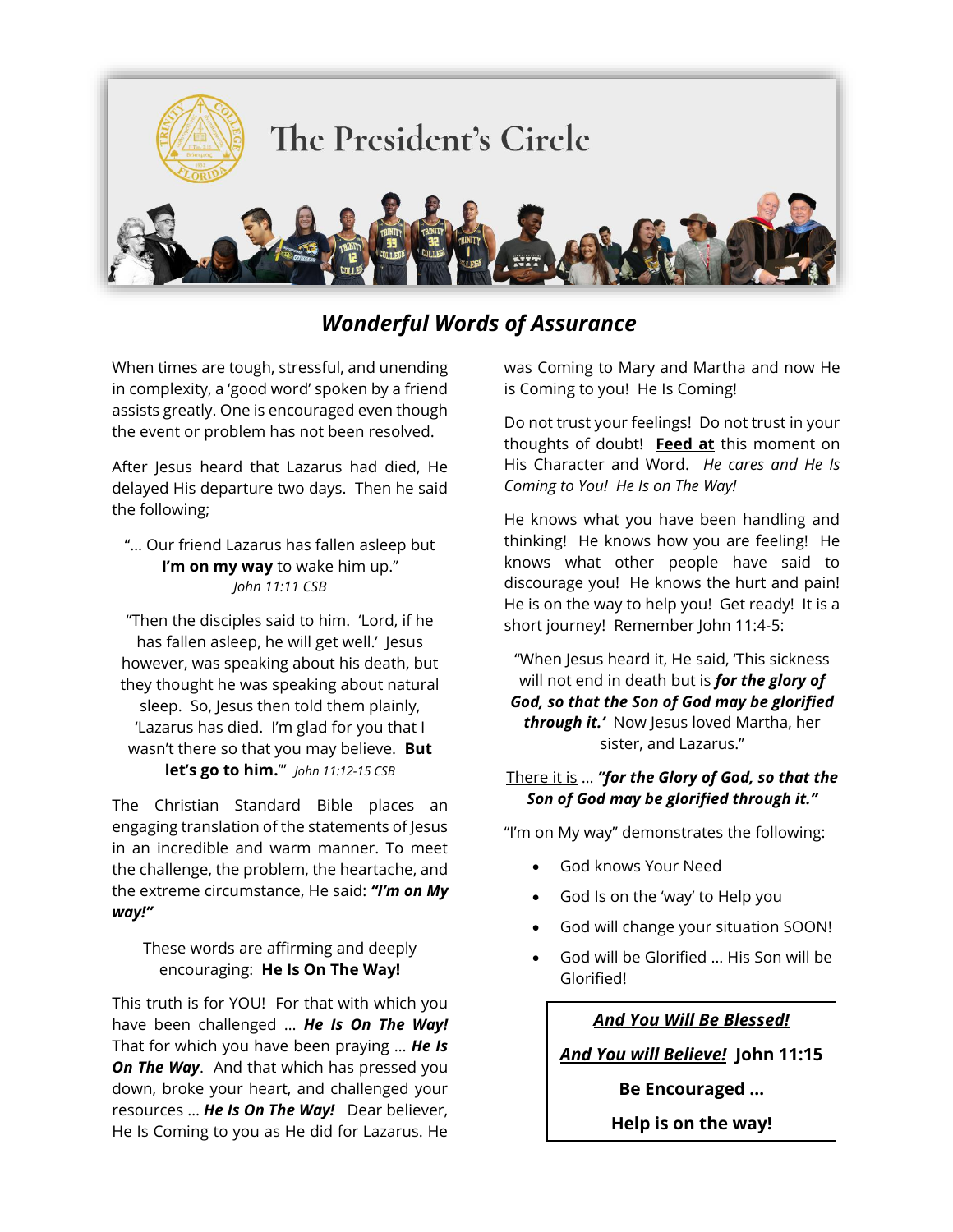## **The Latest from Trinity …**

◆ Our 2022 Annual Banquet, A New Launch, with Great Promise, was held at the Spartan Manor in New Port Richey, Florida. Awards and recognitions were presented along with updates on what the Lord has done and is doing. Our Board Chair **Ed Brandt** and his wife, Jan, were given the Prokope Award. **Les Harris** and **Brad Hines** were honored for their years of service on the Board of Trustees (17 years and 26 years respectively). **Steve Best**, adjunct professor, received the Dr. Thomas and Ann C. Wade Distinguished Service Award. Sam Thomas was on hand to award the Alumnus of the Year award to **Keith Martin Johns.**

**Dr. Peter Teague**, President Emeritus of Lancaster Bible College, delivered a memorable and timely keynote address.



*Steve Best Brad Hines, Les Harris, Ed Brandt Dr. Peter Teague*



*Keith Martin Johns, Linda Johns, Bonnie Thomas, Sam Thomas Ed Brandt*



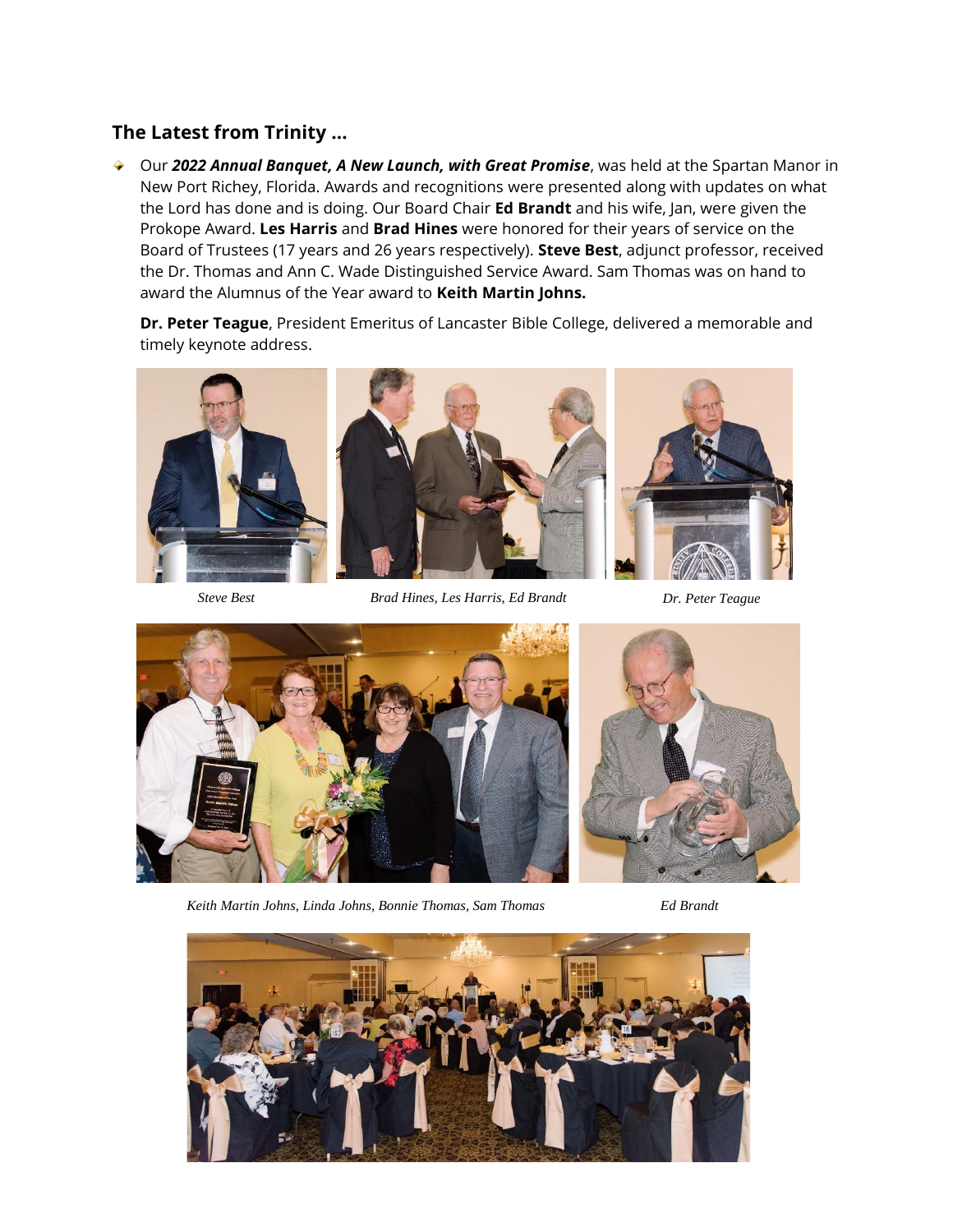A special **Thank You** to *The Chapel*. Volunteers from this church came on April 30 for a work day. ÷ Various projects were undertaken from painting to woodwork. Pastor Mark Quattrochi (Pastor Q), the church leadership, and congregation deserve our deepest form of appreciation and gratitude for their efforts in our behalf.



A model of the **Wilderness Tabernacle** is now on display in the Raymond H. Center Library. The tabernacle in the wilderness was a portable place of worship (God commanded Moses to build when on Mt. Sinai) which the Israelites built after they were rescued from slavery in Egypt. The display was donated to Trinity College of Florida by Mrs. Lillian Williams in honor of Dr. Richard Williams, former President and Chancellor. The table for the display was constructed by Dr. Thomas Wade. Our thanks for the efforts of both Mrs. Williams and Dr. Wade for making this possible.



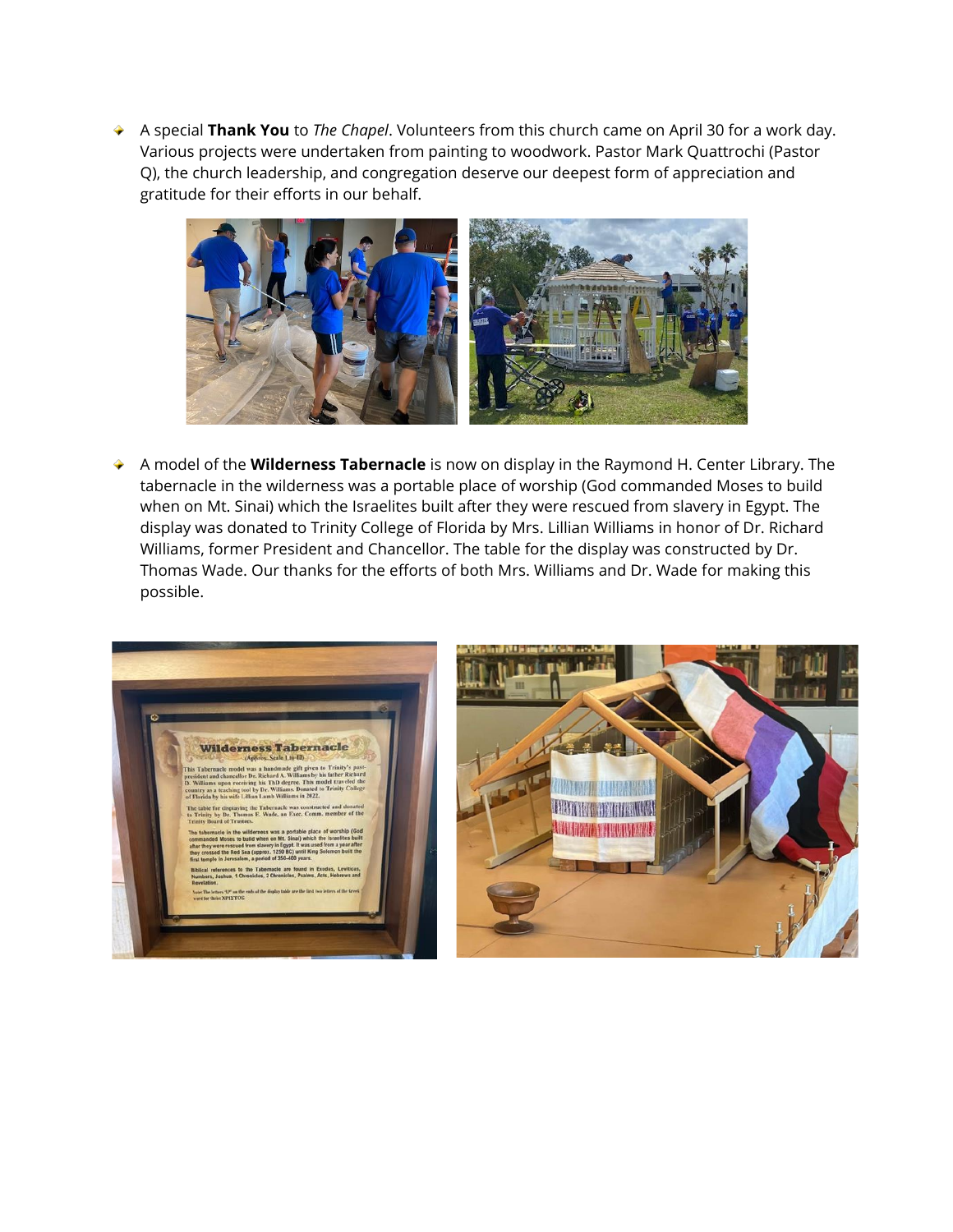

**The Class of 2022 received their degrees at Trinity's 89th Commencement** on Saturday, May 14, 2022. The commencement address was delivered by Attorney George Tragos.



The **President's Council** met in April. A broad and detailed presentation was made, indicating the progress and needs of the College. Monies and commitments were given for the mission and vision of Trinity College of Florida.